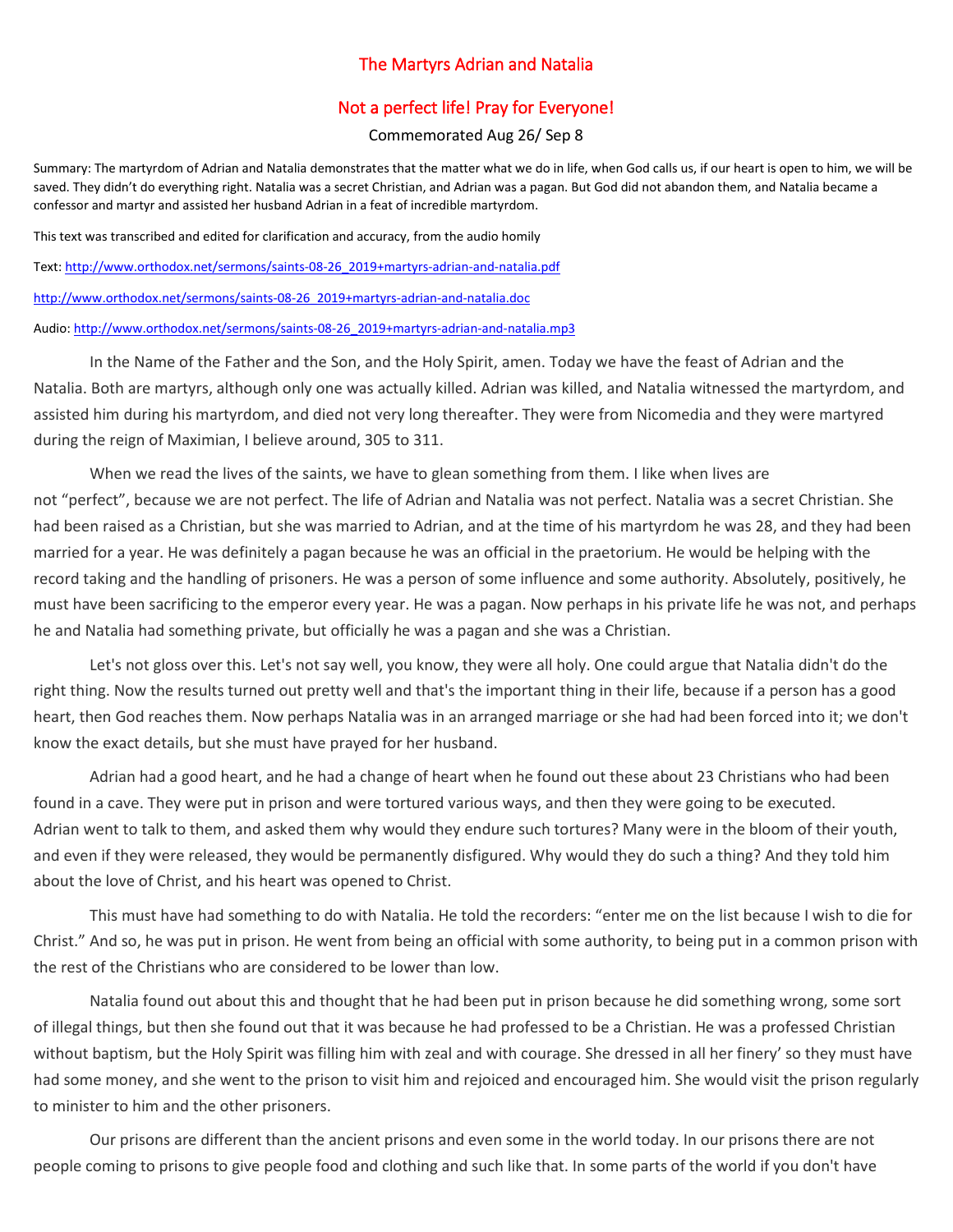friends and family bringing you food and clothing you are going to starve and be naked. This is the way it was in ancient times that, people would come very regularly to the prison to take care of their loved ones.

Adrian learned the day of his martyrdom. He bribed the guards so that he could leave and go tell her. When he knocked on the door she thought: what is he doing here - he must have apostasized - and she rebuked him. This is the wife of a person of some renown, of some money. And she was upset because she thought he was renouncing his martyrdom. How many people might say:" let's go quickly, and get on a ship and go to Egypt right away, where nobody knows us. We will be safe; We have some money, and we can bring one or 2 of our slaves and everything will be fine". But instead she rebuked him. She found out that indeed he wasn't coming to run away; he was coming to tell her of the date of his martyrdom.

While awaiting her husband's martyrdom, Natalia kept coming to the prison to take care of people and the Emperor found out about this and forbad it. What did she do? She cut off her hair, and dressed in men's clothes and went to the prison and continued to take care of the martyrs anyway.

So, the day of the martyrdom arrived. The tortures were terrible, and Natalia feared that her husband might lose heart so she asked permission to be with him during his martyrdom. Adrian appeared before the emperor and confessed Christ boldly. And he was beaten with staves so much that his entrails fell out. And then later on the torturers would break off his hands and feet, and maybe other parts of his body by putting them on an anvil and hitting them with a hammer – something that would be incredibly painful.

Natalia was with him, holding him, comforting him, encouraging him during the very time of his martyrdom. This is real true marriage. She was helping him to be in the kingdom forever, and not hold on to temporary life. We do not praise her for whatever she did in the beginning when she married him - maybe she maybe she was afraid, maybe she made a concession, who knows? But because of her prayer and because of her zeal she encouraged her husband in his death and the death of the other 23 martyrs.

She stole one of his hands that had been cut off and kept it as a relic. After her husband's martyrdom, a wealthy pagan desired to marry her. So, she ran away so she wouldn't be violated. She died shortly thereafter, of natural causes.

The reason why she had kept her Christianity secret was because she didn't want to be violated by the pagans. Indeed, that's problem even in our day. We should be aware that in places like Egypt, there are fathers who weep because they have beautiful daughters, because they're afraid that their daughters will be raped. Many times, this does occur and of course there is no justice for this in the world. The people who rape them, being Moslems, are not judged for this and in fact sometimes a woman who is raped is then judged for being an adulterer. To this day this is happening. There are people who are afraid, and they to go to bed afraid that their daughters are going to be violated or stolen away, or tortured. Some are afraid that people will come with hunting knives and cut off the heads of their family; this has happened in Syria, in our day. Of course, that's not important news - important news to our media is whatever LGBTQ thing is happening in Iowa or somewhere else. The world is not interested in whether or not people are being martyred, but it's happening in our day and we must to be aware of it. The story of Adrian and Natalia is not an isolated story that is in the dustbin of history. There are still martyrs, even now. And we must beware this this and ask their intercession, and we also must learn something from their lives.

I learned four things from the life and martyrdom of Adrian and Natalia. One of them is: *let's not judge*. We can say: "it's not a good idea for you to do this, you should not marry this person because they're not a Christian" or something like that. But once they've married that person what are you going to do? Are you going to put a red checkmark by thy name or something? We still pray for them and help them and should be free of judgment.

Another important lesson from their life: *God can bring anyone to repentance*. He brought Adrian to repentance through the prayers of Natalia. What are we doing? Are we praying for those people that we think are far gone? I know a zillion of them. There are an incredible number of people that are not doing well. Do you pray for those people? Do you pray for